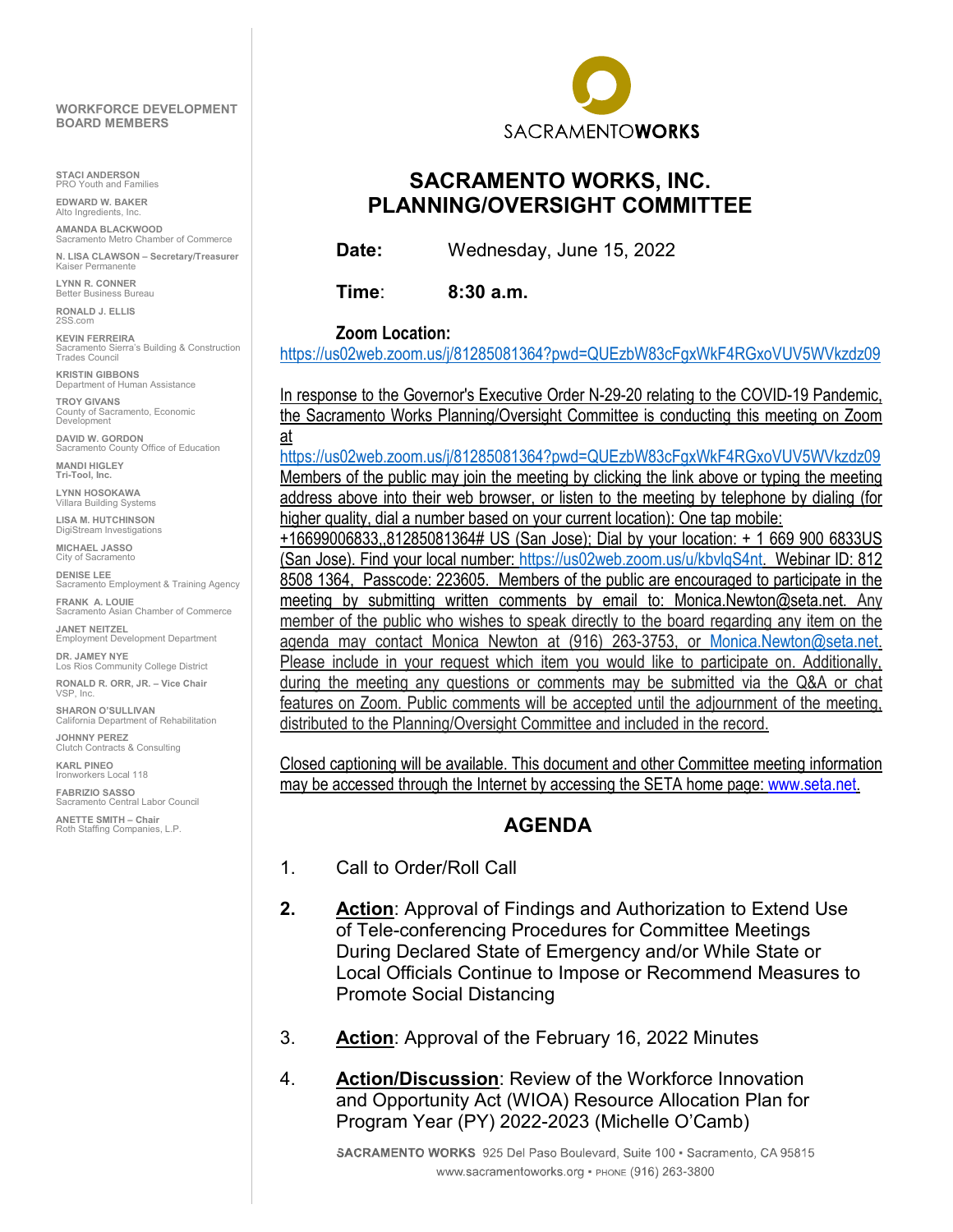# 5. Adjournment

**Planning/Oversight Committee Members:** Dr. Jamey Nye (Chair), Lisa Clawson, Kristin Gibbons, Frank Louie, Sharon O'Sullivan, Karl Pineo, Anette Smith

# **DISTRIBUTION DATE: Wednesday, June 8, 2022**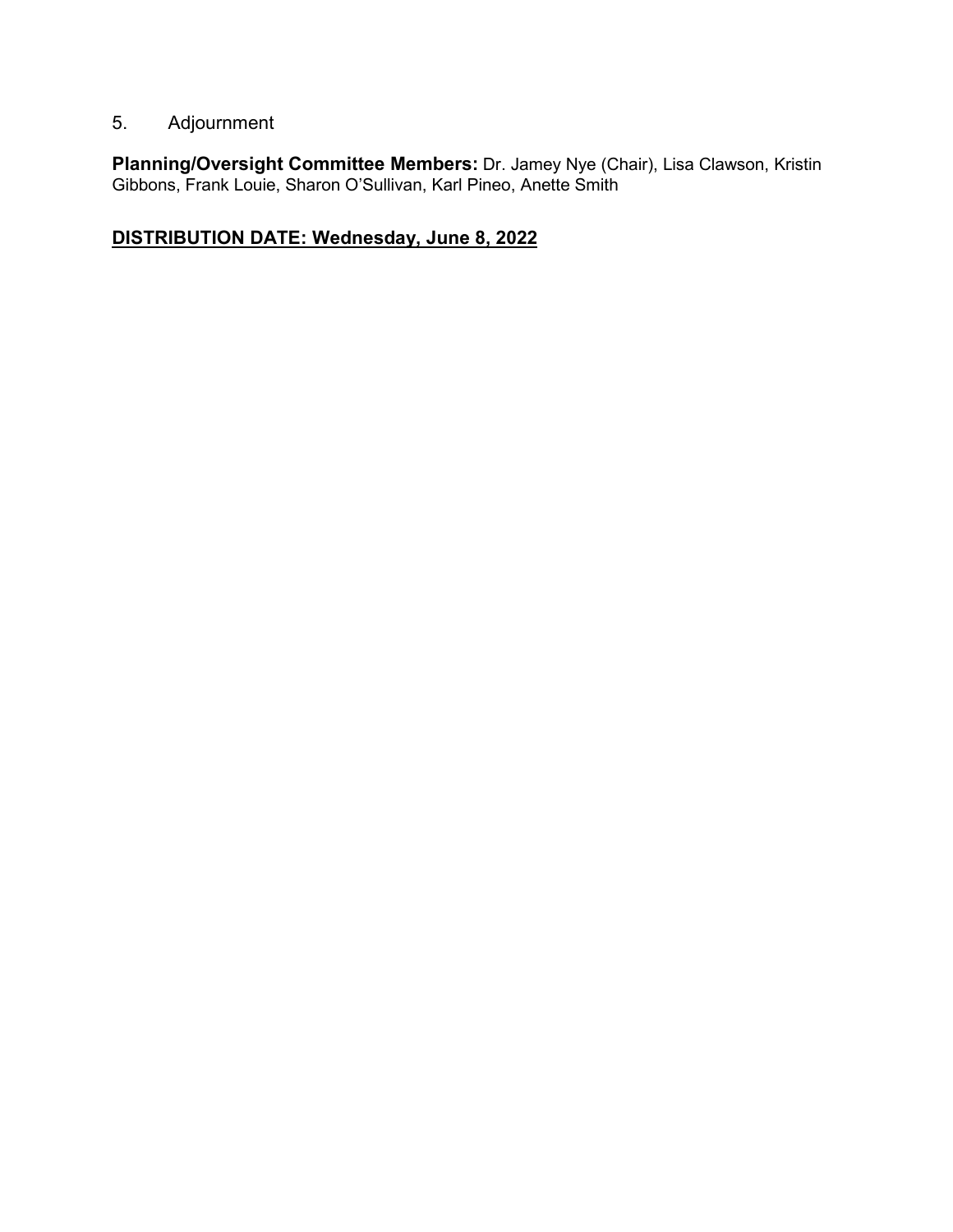# ITEM 2- ACTION

## APPROVAL OF FINDINGS AND AUTHORIZATION TO EXTEND USE OF TELECONFERENCING PROCEDURES FOR COMMITTEE MEETINGS DURING DECLARED STATE OF EMERGENCY AND/OR WHILE STATE OR LOCAL OFFICIALS CONTINUE TO IMPOSE OR RECOMMEND MEASURES TOPROMOTE SOCIAL DISTANCING

#### BACKGROUND:

California Governor Gavin Newsom has issued a long-existing state of emergency related to COVID-19, which remains in effect. Governor Newsom had previously authorized local agencies, by Executive Order, to conduct meetings under the Brown Act utilizing Zoom or other remote procedures to conduct meeting by modified teleconference procedures. In September 2021, the legislature signed and passed into law AB 361, which amended Section 54953 of the Brown Act to similarly authorize teleconferencing of Committee meetings, provided necessary procedures are followed.

Under AB 361, in the event of disruption which prevents broadcasting of the meeting to members of the public using the call-in or internet-based service options, or in the event of a disruption which prevents members of the public from offering public comments, the legislative body shall take no further action on items appearing on the meeting agenda until public access to the meeting is restored.

AB 361 also authorizes public agencies to continue to hold subsequent meetings via teleconference procedures during any state of emergency that directly impacts the ability of the members to meet safely in person or while State or local officials continue to impose or recommend measures to promote social distancing. The Governor's declared continuing state of emergency remains active and continues to serve to protect members of the public from unnecessary risk and exposure to COVID-19. In addition, Sacramento County continues to follow recommendations of the federal CDC promoting social distancing outside of the home and especially indoors. Given these circumstances, in order to allow for the next Board meeting to be held by teleconference procedures consistent with AB 361, the Board must make the following findings no later than 30 days after the first teleconferencing meeting and every 30 days thereafter by majority vote:

- The legislative body has reconsidered the circumstances of the stateof emergency.
- Any of the following circumstancesexists:
	- The state of emergency continues to directly impact the ability of the members to meet safely in-person.
	- State or local officials continue to impose or recommend measures to promote social distancing.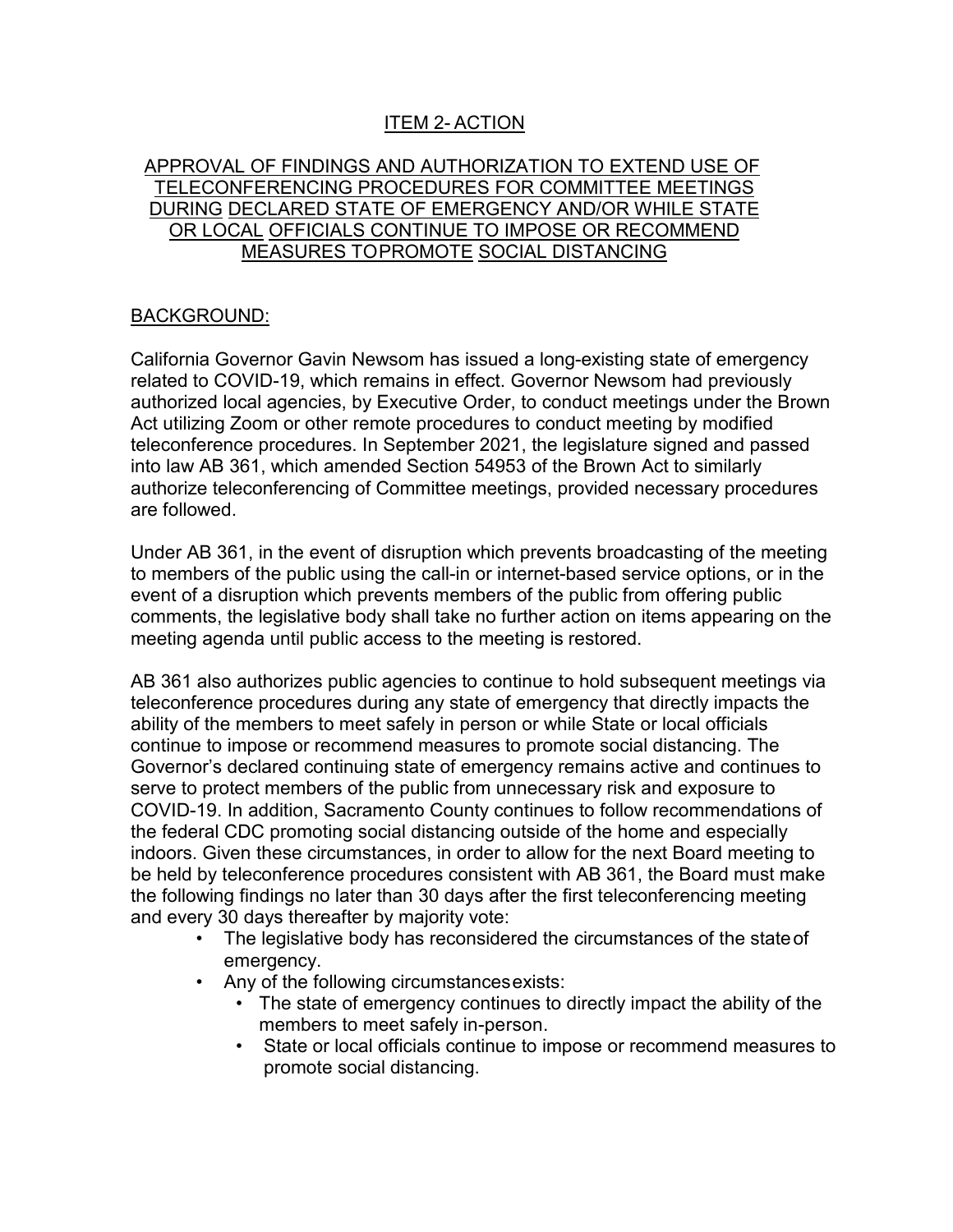ITEM 2-ACTION (continued) Page 2

## RECOMMENDATION:

Authorize the continued use of teleconferencing for Sacramento Works Planning/Oversight Committee meetings under AB 361, occasioned by the continuing state of emergency issued by Governor Newsom and the continuation of local and federal recommendations promoting social distancing outside of the home and especially indoors and, based thereon, make the following findings in support of this action:

- a. The Board has reconsidered the circumstances of the state of emergency.
- b. The following circumstances exist:
	- i. The state of emergency continues to directly impact the ability of the members to meet safelyin-person.
	- i. State or local officials continue to impose or recommend measures to promote social distancing.

PRESENTER: Legal Counsel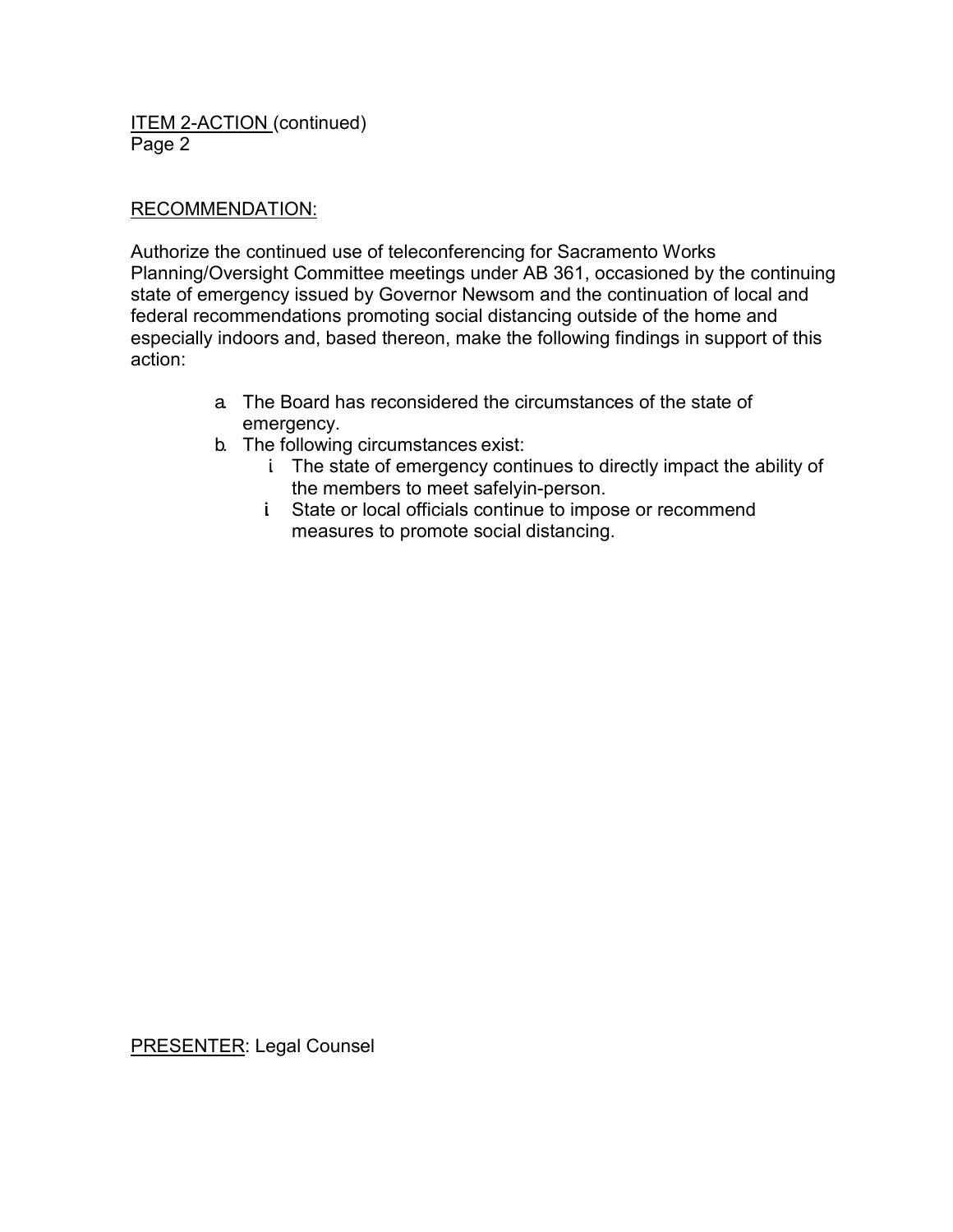### **Planning/Oversight Committee**  Minutes/Synopsis *(Minutes reflect the actual progression of the meeting.)*

Meeting held electronically Wednesday, February 16, 2022

# **1. Call to Order/Roll Call**

The meeting was called to order at 8:33 a.m. The roll was called and a quorum was established.

**Present:** Matt Legé, Frank Louie, Sharon O'Sullivan, Dr. Jamey Nye

**Absent**: Lisa Clawson, Kristin Gibbons, Karl Pineo, Anette Smith

**Others present**: Phil Cunningham, Michelle O'Camb, Roy Kim, Ralph Giddings, Terri Carpenter, Monica Barber, Denise Lee, Ron Ellis, Roy Arimoto, Julie Davis-Jaffe,

Mr. Cunningham advised the Approval of Findings and Authorization to Extend Use of Teleconferencing Procedures for Committee Meetings During Declared State of Emergency and/or While State or Local Officials Continue to Impose or Recommend Measures to Promote Social Distancing be combined with the approval of minutes to stay in compliance through the March 31, 2022 expiration.

**2. Action:** Approval of the September 15, 2021 Minutes

The minutes were reviewed; no questions or corrections.

Ms. Cunningham suggested to change this to a consent item and include the teleconferencing authorization in the motion for approval.

Moved/Legé, second/Louie, to approve the September 15, 2021 minutes and the amended Findings and Authorization to Extend Use of Teleconferencing Procedures for Committee Meetings During Declared State of Emergency and/or While State or Local Officials Continue to Impose or Recommend Measures to Promote Social Distancing

Roll call vote: Aye: 4 (Legé, Louie, O'Sullivan, Nye) Nay: 0 Abstention: 0 Absent: 4 (Clawson, Gibbons, Pineo, Smith)

**3. Action/Discussion**: Sacramento Works Board Action Plan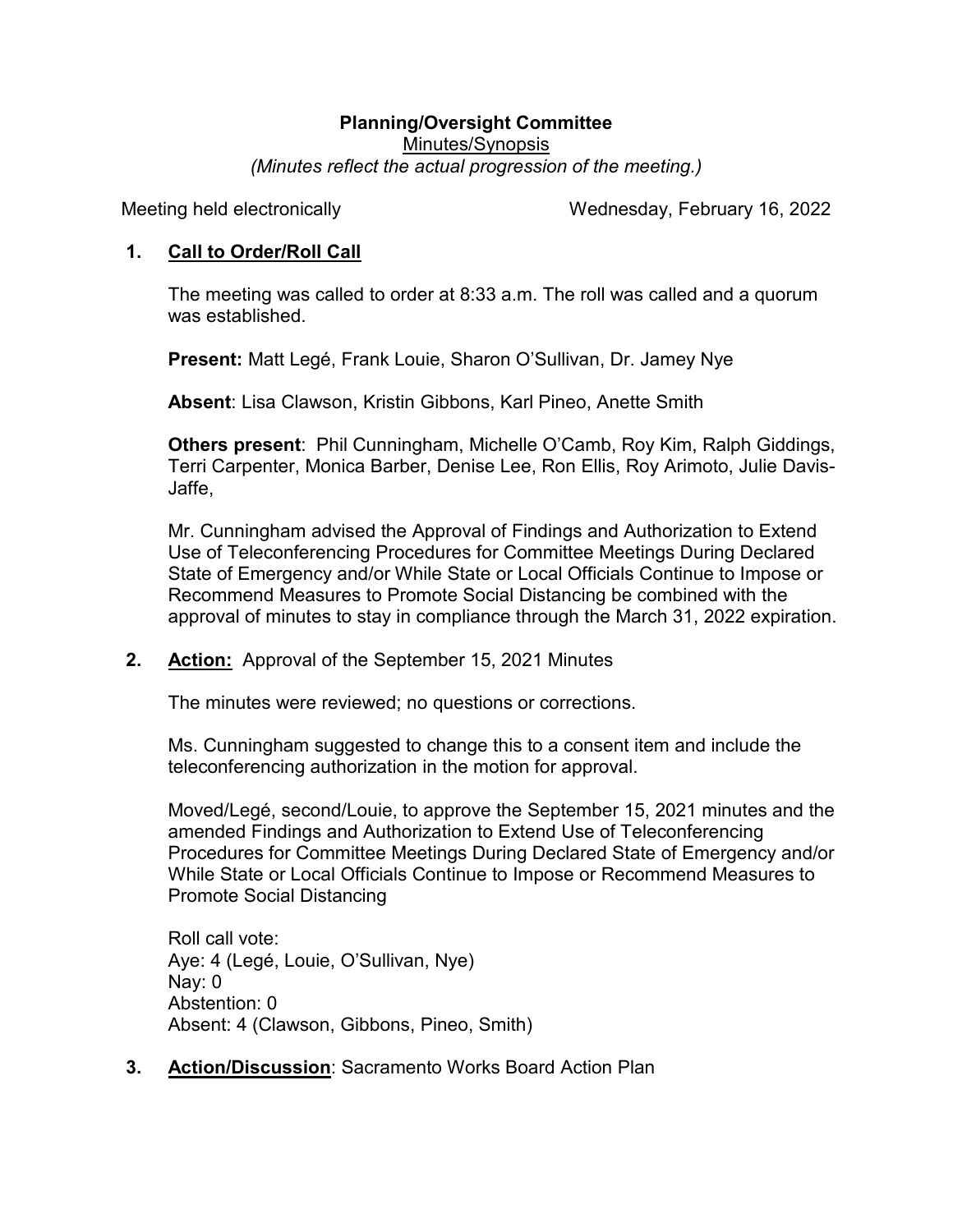Mr. Nye reviewed the action plan.

Mr. Kim reviewed the directive given at the last board meeting. The Executive Committee reviewed the list and recommended which committees should be responsible for each supporting goal. The primary goals were reviewed. The example definition of a quality job was reviewed.

Mr. Nye asked how the POC committee can best contribute.

Mr. Kim pointed out the priority goal of quality jobs is for all committees.

Mr. Lege asked what data do we have to help inform the definition. CalJobs has data. The general conversation is formed around workplace, pay, retirement, benefits, etc.

Mr. Nye commented at Los Rios the career education program goal is 80 percent of the state's median wage.

Mr. Louie asked if there are already state definitions? Could we adopt one?

Mr. Cunningham said SETA is the voice of the community. He suggested the committee input their view of what a quality job and then compare to what state definitions are out there. The role of the committee is to set the standard for the community.

Mr. Kim shared that the objective is to develop or define quality jobs; then decide on the application of the definition. We need to go beyond just establishing a definition.

Mr. Cunningham agreed. The definition could become a measurement tool in the future.

Mr. Kim responded to Mr. Lege's question about data. The Workforce Development Department gathers data on outcomes, there is good data from CalJobs too.

Mr. Louie suggested we build on the high road's definition.

Mr. Kim said based on the State's document there is no hard, numerical data in the definition.

Mr. Nye commented the State definition reads more like a mission statement.

Ms. O'Camb suggested we should keep in mind the populations we serve, such as homeless, English language learners, etc., so we do not leave them behind in the future.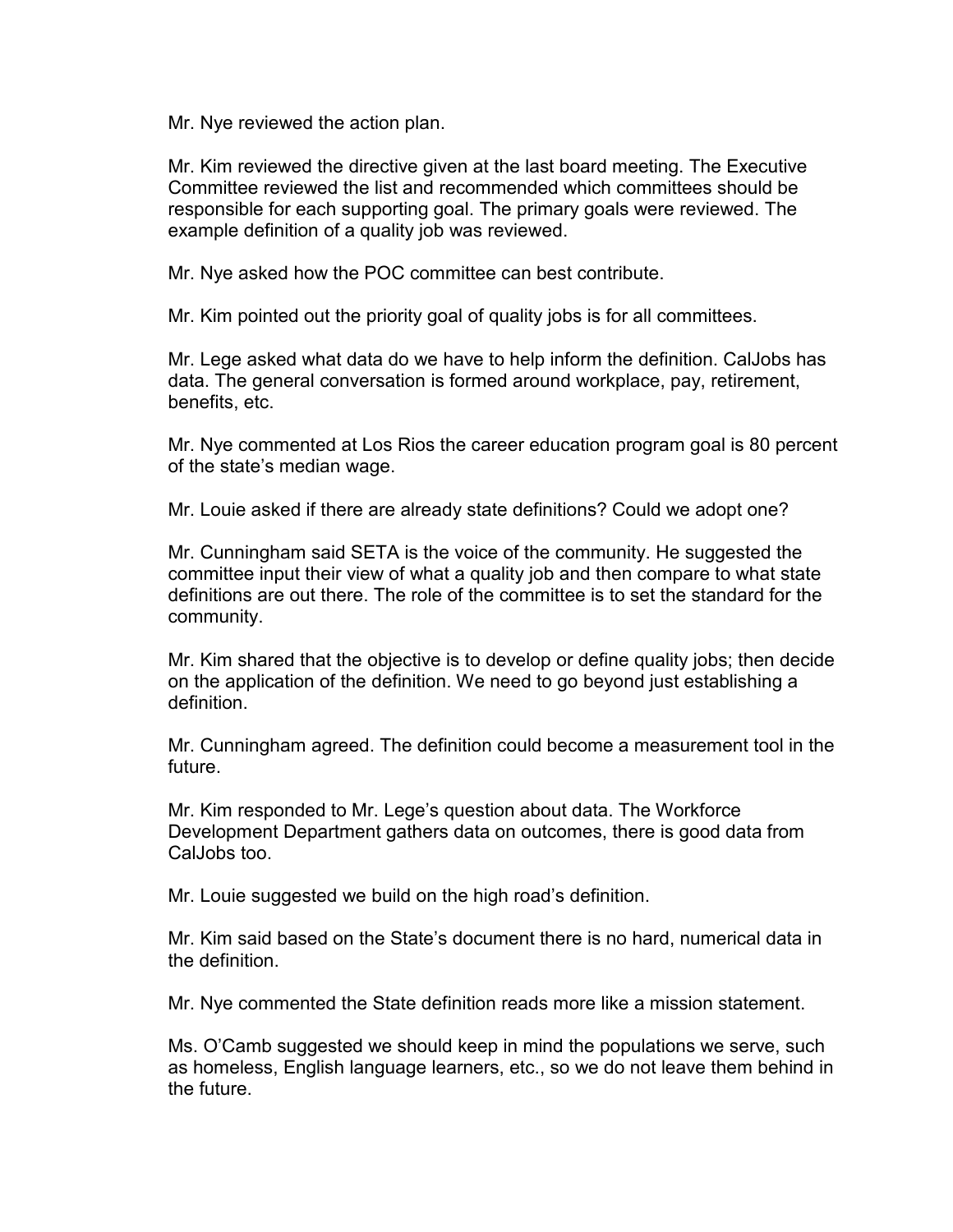Ms. O'Sullivan asked if the Workforce Development Department also gathers information if jobs are benefited.

Mr. Giddings answered we do, but it is self-reported and not specific.

Mr. Nye stated the reason why are we doing this is to drive action. What program areas should we invest in? Why do we have training when the job outcome may not pay as much; because it is part of the pathway? Self-sufficiency is different than employment; maybe we break it out to several areas; could help drive training.

Ms. Lee agreed, even if each committee has a beginning statement it could be flexible enough to use in different areas but ties it together as one vision.

Mr. Nye asked what areas do we want to focus on? Key areas and/or groups of clients.

Mr. Kim stated that over 90 percent of job center customers have one or more significant barrier(s) to employment. Staff would support a definition that would take into consideration the characteristics of the clients. We do not need to define every single population with a barrier. The Board's definition should take into consideration characteristics of clients and skill/career pathways.

Mr. Nye said if we take into consideration the characteristics of the customer and pathways, such as youth on public assistance, adults returning to work, etc., what are we preparing them for? What are we investing in? Youth for example – entry-level minimum wage jobs are common and provide the opportunity to learn skills.

Mr. Lege said there are some factors across the board. The factors are consistent but weighted different for the different groups. For example, retirement for youth is less important than for adults returning to work.

Ms. O'Camb said wages are up above minimum wage. Disabled and refugee programs are examples.

Mr. Lege said in a labor market shortage, where are we investing our dollars and helping them to get placed. We want to make sure the jobs are set in pathways to move forward.

Mr. Nye agreed. Wages, retirement, sick leave, etc., in some groups are a greater emphasis than others.

Mr. Kim commented that the Board and Executive Committee requested feedback; not necessarily a definition.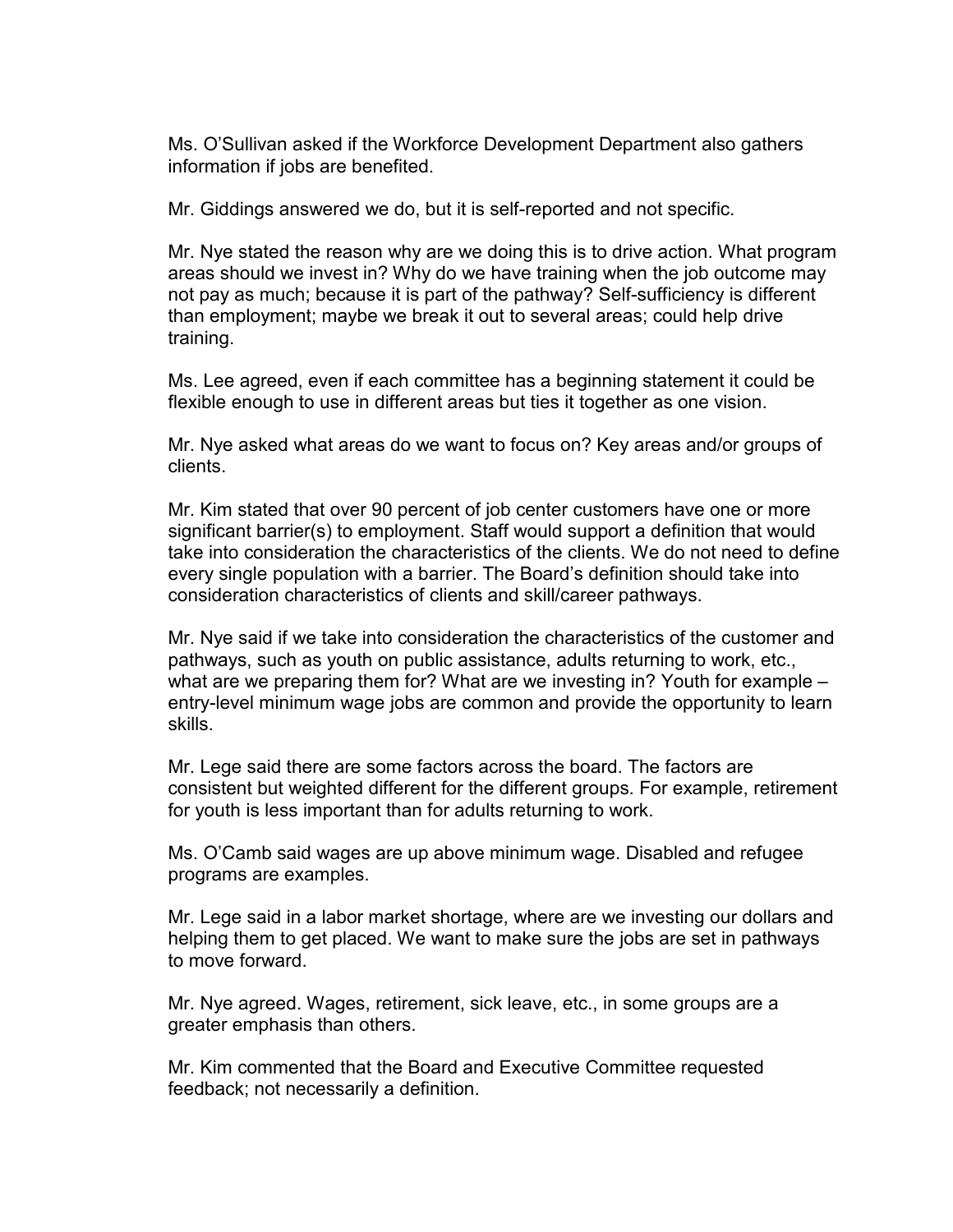Ms. O'Camb asked if it would be worth it to put feelers out to other workforce boards to see if they have developed quality job definitions.

Mr. Frank Louie left the meeting at 9:00 a.m.

Mr. Cunningham said it would good to make it more of a tiered level definition.

Mr. Kim said moving forward in the discussion it would be beneficial if we use concrete examples, which is lacking in the state definition.

Mr. Nye suggested to also give examples of what we are trying to avoid.

#### **4. Information:** WIOA Performance Report

Mr. Ralph Giddings reviewed the AJCC summary report from 7/1-12/31/2021. New enrollments are 42 percent of total enrollments of 1,162.

Mr. Nye asked if anything stands out as poor performance.

Mr. Giddings answered no, we are slightly lower in new enrollments than previous years.

Mr. Nye asked are we seeing trends on who is seeking services? High touch clients?

Mr. Giddings said that is still the case. A large percentage of customers come with multiple barriers.

Mr. Kim reminded the committee of the COVID-19 backdrop; the Centers have done a great job to meet the needs and provide services.

Mr. Giddings looked at the number of enrollments; we have worked with other grants, which are not reflected on this report.

Mr. Nye asked what are next steps on what was discussed today? He would like to see specific examples of why we define something as a quality job.

**5. Adjournment:** The meeting adjourned at 9:08 a.m.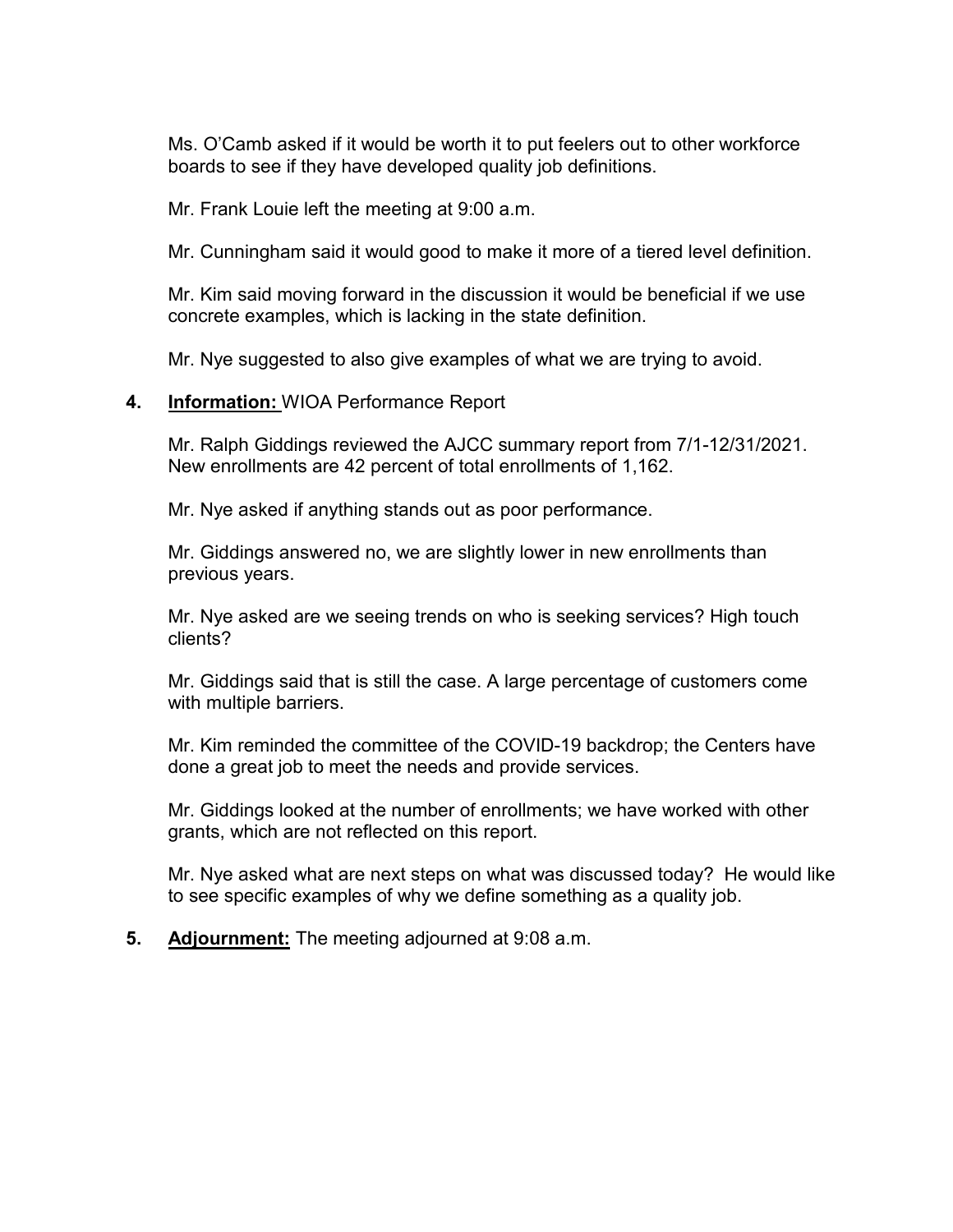## ITEM 4 - ACTION/DISCUSSION

## REVIEW OF THE WORKFORCE INNOVATION AND OPPORTUNITY ACT (WIOA) RESOURCE ALLOCATION PLAN FOR PROGRAM YEAR (PY) 2022-2023

#### BACKGROUND:

The Resource Allocation Plan (RAP) establishes how funds, allocated to Sacramento County through the Workforce Innovation and Opportunity Act (WIOA), Adult and Dislocated Worker programs, will support services, activities and functions within the Sacramento Works Job Center System (SWJC). Funds that are allocated provide activities and services that assist unemployed and underemployed individuals gain the skills necessary to enter high demand careers in the region and offer employers the services they need to hire qualified candidates. On an annual basis, Sacramento Works, Inc. (SWI) reviews the RAP and approves the percentage of funds that will be allocated to each activity for the next fiscal year.

At the May 25, 2022, Sacramento Works Board Meeting, the Board approved a recommendation to maintain the current RAP categories and percentages as follows:

| 100%    | <b>Total</b>              |
|---------|---------------------------|
| 1.5%    | <b>Board Initiatives</b>  |
| 5.6%    | Administration            |
| $6.7\%$ | <b>Job Center Support</b> |
| 22.4%   | <b>Training Services</b>  |
| 63.8%   | <b>Career Services</b>    |

The Board Chair requested that the Planning/Oversight Committee review and discuss the approved RAP in detail, and return with any recommendations.

Subsequent to the Board approval of the RAP, SETA received its preliminary WIOA allocations for PY 2022-2023. The preliminary WIOA Adult and Dislocated Worker program is \$7,122,715, approximately 13 percent (\$813,318) higher than the PY 2021-2022 allocation of \$6,309,397. The approved RAP chart has been updated based on preliminary allocations and is attached for reference.

Additional data on the SWJC System will be provided at the meeting, and staff will be available to answer questions.

#### RECOMMENDATION:

Review and discuss the approved WIOA Resource Allocation Plan for 2022- 2023, and take appropriate action.